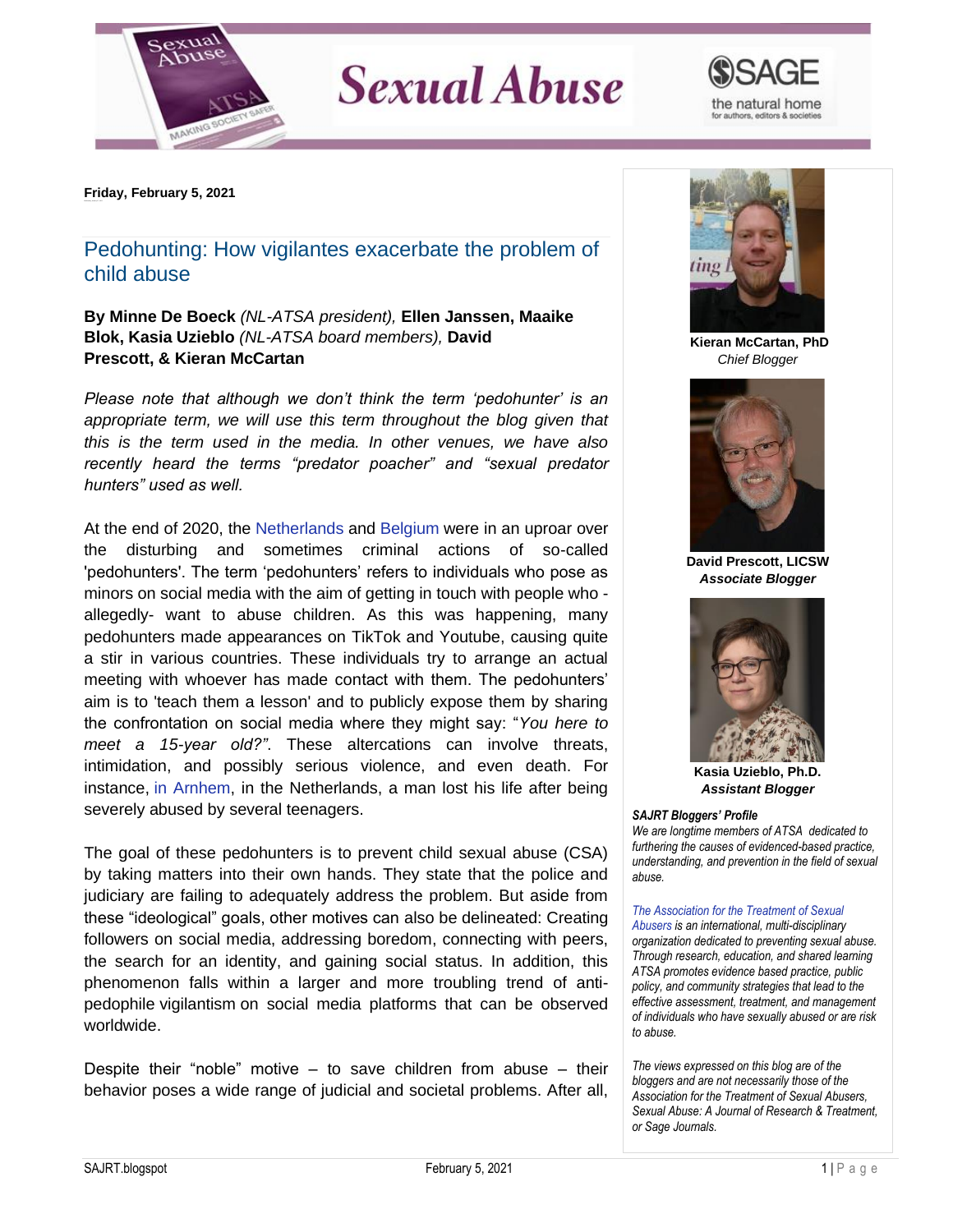simple solutions to complex problems rarely work. In fact, there are reasons to believe that their behavior might even exacerbate the problem of CSA. Although laws often don't strictly forbid the pursuit of people (alleged) to be a child abuser, the evidence they collect is often rendered useless for further police investigation and judicial prosecution. Citizens often lack the necessary knowledge of procedures and precautions to be considered in gathering and handling evidence, thus risking any further criminal procedures to be compromised.

In addition, people who could potentially abuse children are prematurely alerted by the actions of these pedohunters before law enforcement can take any action. Consequently, many cannot be prosecuted due to a lack of useful physical evidence and/or the absence of actual criminal behavior. Moreover, the pedohunter himself is often treading on very thin ice, especially when the confrontation is accompanied by threats, extortion, and violence. This often results in additional (investigative) work for the police and the judiciary, and – notice the irony – precious time that could otherwise go to the detection and prosecution of people who sexually abuse children is lost.

In addition, when people with bad intentions know that pedohunters are active to lure them into a trap, chances are high they will retract themselves into the shadows and dark corners of the internet. There they find recognition among like-minded people and end up in closed groups that society can no longer oversee. Feelings of isolation, social loneliness, and exclusion by society are factors that aggravate a person having not much to lose and consequently pose an even greater risk to society. Thus, while the goal, according to the pedohunters, is to prevent CSA, they presumably achieve the exact opposite.

Another underlying issue of pedohunting and the attention it gets from media is that by only focusing on strangers deemed to engage in CSA, we close our eyes to where CSA is really taking place and who engages in it. After all, the majority of CSA is committed by a family member, (family) friend or acquaintance, not by an unknown perpetrator (Finkelhor, 2012).

Another consequence of these hunts on social media is that CSA and pedophilia are far too often carelessly lumped together. Only about 50% of people committing CSA exhibits a pedophilic preference (Schaefer et al., 2010). Furthermore, a Dutch report shows that in all persons suspected of CSA who were subjected to psychiatric/psychological assessment, only 20% exhibited a paraphilia, including pedophilia but also others; thus 80% did not manifest any paraphilias (Nationaal Rapporteur Mensenhandel en Seksueel Geweld tegen Kinderen, 2014). In addition, it is assumed that numerous individuals with pedophilic interests manage to live an offense-free life. Thus, the dogmatic belief that *'pedophiles must be hunted down at all cost'* is erroneous and has major consequences for non-offending individuals with sexual interests in children.

So, if this dogmatic belief persists and communities support these vigilantes, changes become even smaller than individuals with pedophilic interests will dare to discuss their feelings, interests, and worries. The misconception that pedophilia by definition leads to CSA is not only very stigmatizing for people with pedophilic interests; it does not contribute to prevention. People with pedophilic interests do experience multiple barriers for seeking help because they fear that professionals would react negatively, report them to the police, or misunderstand their problems. Enhancing this stigma will only render them more reluctant to seek help and support. And when help is needed but not sought or not found, this is when situations may become risky. Given the numbers of people reaching out to support groups, it is simply not accurate to say that these are people who uniformly seek out opportunities to offend.

So, what is the right approach to prevent CSA? Offender treatment and various prevention programs, like Stop it